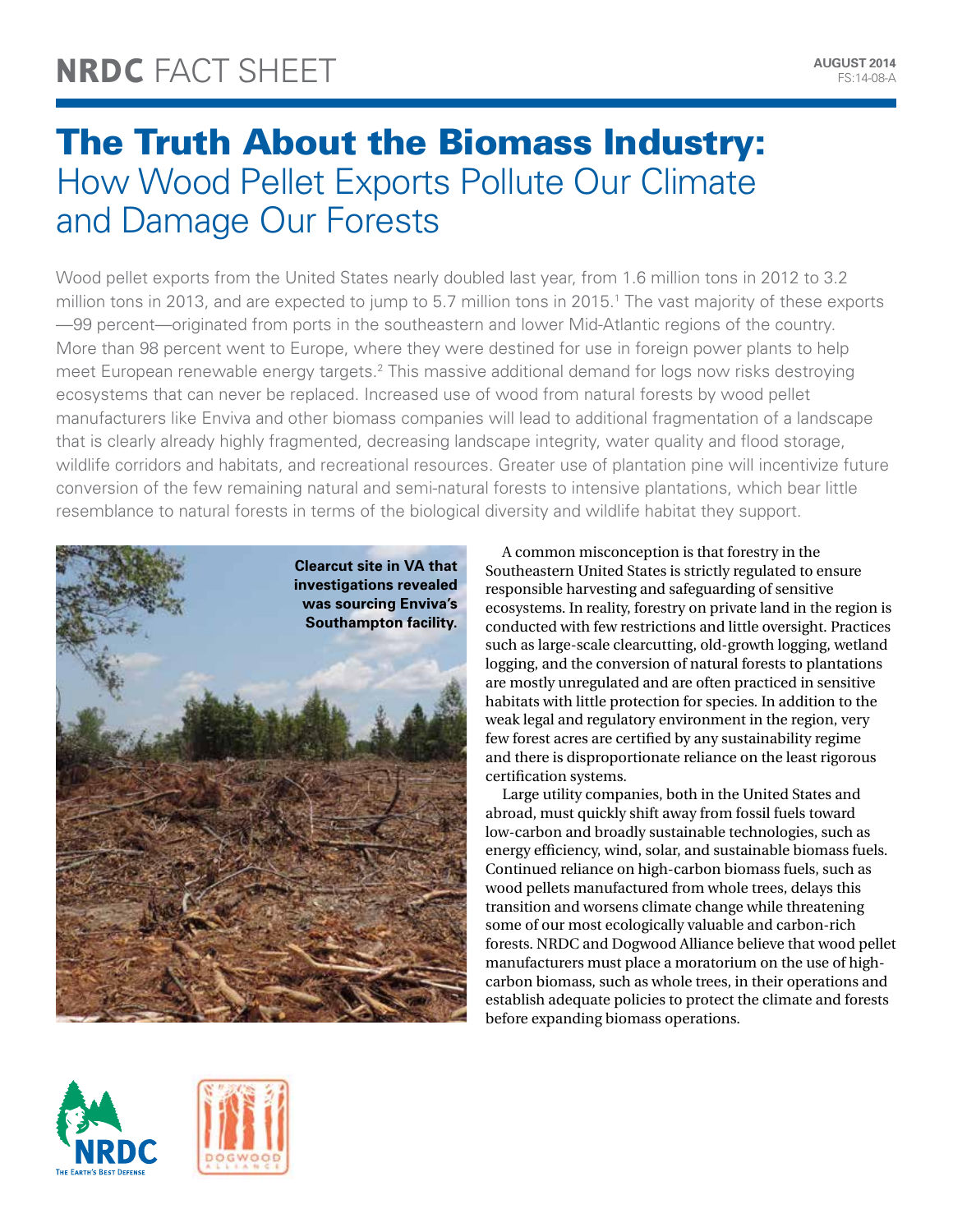## **The wood pellet export market is driven by swelling European demand**

A principal driver of the wood pellet export market is the European Commission's 2020 climate and energy package, a binding legislation enacted in 2009 that implements the European Union's (EU) "20-20-20" climate and energy targets. These targets have three goals to be met by the year 2020: (1) to reduce EU greenhouse gas emissions by 20 percent from 1990 levels, (2) to increase the renewable portion of EU energy consumption by 20 percent, and (3) to improve EU energy efficiency by 20 percent.3

In 2013, the top five countries importing U.S. wood pellets were all European: the United Kingdom (U.K.), Belgium, Denmark, the Netherlands, and Italy. The United Kingdom accounted for the majority (59 percent) of U.S. wood pellet exports, and more than tripled its imports from the United States between 2012 and 2013. The United Kingdom's wood pellet imports from all sources have grown from near zero in 2009 to more than 3.5 million tons in 2013.4 Because of the United Kingdom's own Renewables Obligation program, which requires UK electricity suppliers to source an increasing proportion of the electricity they supply from renewable sources, the operators of several large coal-fired power plants have either retrofitted existing units to co-fire biomass wood pellets with coal or have converted to 100 percent biomass.

Drax Power, which operates the United Kingdom's largest coal-fired power plant, is in the process of implementing plans to convert half of its six generating units to run solely

on wood pellets. The first of these three units entered service in 2013, while the remaining two conversions are planned for completion in 2015.<sup>5</sup> According to calculations compiled by Biofuelwatch, Drax is already in receipt of subsidies for their first converted unit—£190 million a year at full capacity—and have been guaranteed at least £250 million a year for converting another unit. In addition to guaranteed long-term subsidies of £480 million tonnes, the company has also been awarded a £75 million public loan guarantee and a £50 million cheap loan from the government-owned Green Investment Bank.6

## **Forestry regulations in the Southeast are inadequate to protect our climate or sensitive ecosystems**

Laws and regulations in the Southeast do not prevent wood pellet manufacturers from harvesting live trees and damaging the forest's future carbon storage capacity. Current practices are creating a large and growing carbon debt by removing trees that would otherwise continue to grow and sequester carbon dioxide  $(CO<sub>2</sub>)$ . Premature second harvests, before trees have fully regrown, are likely to exacerbate this carbon debt problem. While laws and regulations vary by state, they do not prevent reharvest of forestlands before the age when on-site carbon storage would recover to the levels associated with non-harvest. Moreover, there are no requirements to limit the amount of timber cut or to replant areas that have been cut.



*Source:* U.S. Energy Information Administration, based on U.S. International Trade Commission data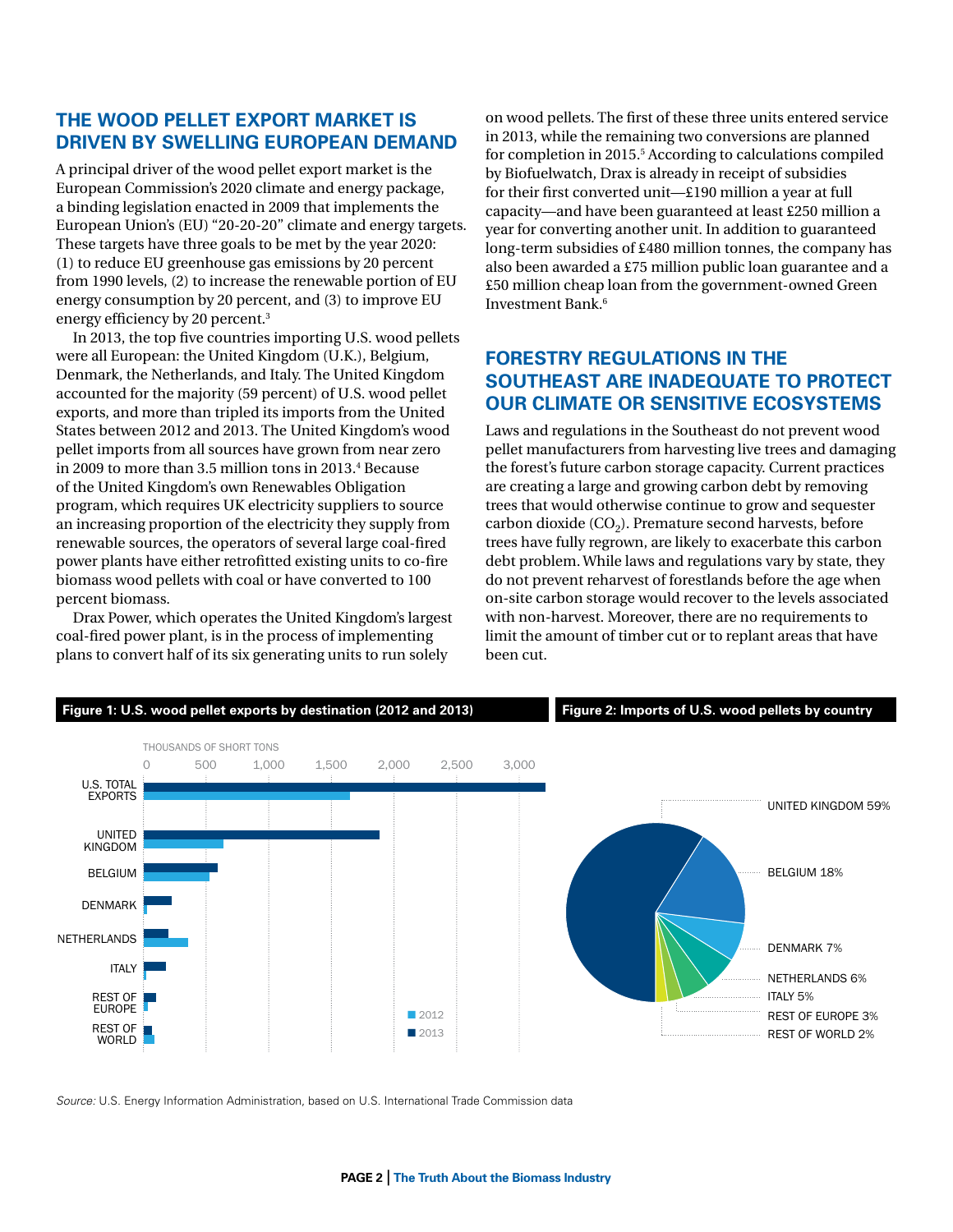Forestry on private land in the region is also conducted without restrictions or regulations of many forestry practices that are damaging to sensitive ecosystems. Table 1 summarizes the landscape of state laws, regulations and requirements that would limit the most unsustainable practices on private forestlands across five southeastern states. This information is compiled using a 2000 report by Defenders of Wildlife (the most recent comprehensive survey of state forestry laws), as well as the information available on state agency websites. It includes only mandatory restrictions and does not detail Best Management Practices or other voluntary programs, which are for the most part not binding and have been widely documented to allow damage to ecosystems.

Across all southern states, there are no state laws specifically regulating private forest areas.7 Most also lack regulations requiring notification before cutting, regeneration after cutting, and management planning. Of the five states examined, none have laws to regulate some of the

most damaging practices, such as clearcutting and wetland logging, and none have imposed limits on the cumulative impact of logging operations. None of the states have laws or regulations that protect old growth and endangered forests. Likewise, none have laws that would prevent the conversion of natural forest ecosystems to plantations—a practice that typically includes extensive use of chemical herbicides that can contaminate waterways and threaten aquatic biodiversity.

Federal laws, such as the Clean Water Act (CWA), Endangered Species Act (ESA), or the Migratory Bird Treaty Act may apply to forestry operations in the region. However, their application to specific forest practices can be uncertain and inconsistent across ecosystems.

Current protections under the CWA are not comprehensive. First, there is significant ambiguity about which streams and wetlands are covered by the law. For example, the U.S. Environmental Protection Agency (EPA) acknowledged that "isolated" waters—waters without a

| Table 1: Summary of Mandatory Restrictions of Damaging Forestry Practices on Private Forestlands in Five Southeast States |                                                                                          |                                                   |                           |                                                                                              |                                                                                          |                                                                              |                                                                                          |                                                                                                                                                                                                                                                                                                                                                                                                                            |  |
|---------------------------------------------------------------------------------------------------------------------------|------------------------------------------------------------------------------------------|---------------------------------------------------|---------------------------|----------------------------------------------------------------------------------------------|------------------------------------------------------------------------------------------|------------------------------------------------------------------------------|------------------------------------------------------------------------------------------|----------------------------------------------------------------------------------------------------------------------------------------------------------------------------------------------------------------------------------------------------------------------------------------------------------------------------------------------------------------------------------------------------------------------------|--|
| <b>State</b>                                                                                                              | <b>Private</b><br>landowner<br>laws<br>regulating<br>privately-<br>owned<br>forest areas | Laws<br>regulating<br>large-scale<br>clearcutting | <b>Wetland</b><br>logging | Laws or<br>regulations<br>that protect<br>old growth<br>forests and<br>endangered<br>forests | <b>Requirements</b><br>to limit the<br>cumulative<br>impact of<br>logging<br>operations* | <b>Conversion</b><br>of natural<br>forest<br>ecosystems<br>to<br>plantations | <b>Regulations</b><br>that require<br>restocking<br>of trees<br>after forests<br>are cut | <b>Regulations that require</b><br>notification before cutting,<br>regeneration after cutting, and<br>management planning                                                                                                                                                                                                                                                                                                  |  |
| Virginia                                                                                                                  | None                                                                                     | None                                              | Allowed                   | None                                                                                         | None                                                                                     | Allowed                                                                      | None                                                                                     | Prior to completion but not later<br>than three working days after the<br>commencement of an operation,<br>the logging operator (not the forest<br>landowner) must notify the State<br>Forester of the commercial harvesting<br>of timber. If the job takes less than<br>three days, they must notify before<br>completing the job. <sup>a</sup>                                                                           |  |
| North<br>Carolina                                                                                                         | None                                                                                     | None                                              | Allowed                   | None                                                                                         | None                                                                                     | Allowed                                                                      | None                                                                                     | None                                                                                                                                                                                                                                                                                                                                                                                                                       |  |
| South<br>Carolina                                                                                                         | None                                                                                     | Unregulated                                       | Allowed                   | None                                                                                         | None                                                                                     | Allowed                                                                      | None                                                                                     | State law requires eligible landowners<br>to submit an approved forest<br>management plan for lands under<br>their control to the South Carolina<br>State Forester. The landowners must<br>also maintain their lands in a "forest<br>condition" for a period of ten years<br>or until the commercial harvest of<br>such lands, or remit the cost-sharing<br>payment back to the state forest<br>renewal fund. <sup>b</sup> |  |
| Mississippi                                                                                                               | None                                                                                     | None                                              | Allowed                   | None                                                                                         | None                                                                                     | Allowed                                                                      | None                                                                                     | None                                                                                                                                                                                                                                                                                                                                                                                                                       |  |
| Louisiana                                                                                                                 | None                                                                                     | None                                              | Allowed                   | None                                                                                         | None                                                                                     | Allowed                                                                      | None                                                                                     | None                                                                                                                                                                                                                                                                                                                                                                                                                       |  |

\* The combined, incremental effects of logging activity, referred to as cumulative impacts, pose a serious threat to the environment. While they may be insignificant by themselves, cumulative impacts accumulate over time, and can result in the degradation of important resources (e.g., soil and water resources, habitat values).

a Codes of Virginia, § 10.1-1181.2. Conduct of silvicultural activities; issuance of special orders. See: [http://law.lis.virginia.gov/vacode/title10.1/chapter11/section10.1-1181.2/.](http://law.lis.virginia.gov/vacode/title10.1/chapter11/section10.1-1181.2/) b Defenders of Wildlife, State Forestry Laws, July, 2000. See: www.defenders.org/publications/state\_forestry\_laws.pdf.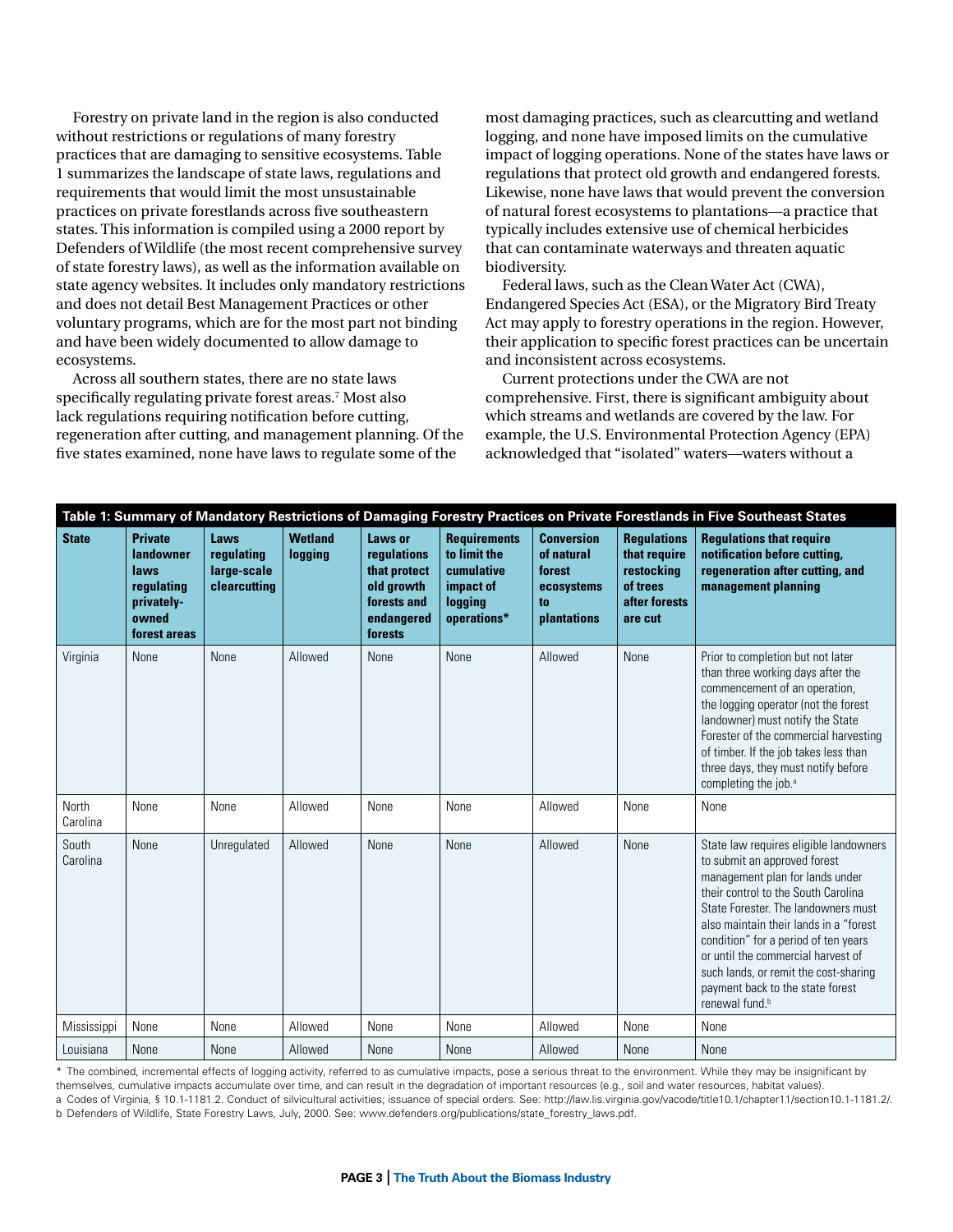

surface water connection to other surface waters and are intrastate and non-navigable—have effectively not been protected under the law since 2001.8 Second, even if a body of water is protected, discharges of dredged or fill material associated with "normal" silviculture operations associated with forestry, which are not specifically identified in the law, are typically exempt from permitting.<sup>9</sup> The CWA contains a similar exemption for construction or maintenance of forest roads where they are constructed in accordance with Best Management Practices. Neither of these exemptions applies if the discharge converts a wetland to a non-wetland for any purpose. Finally, in the spring of 2013, the U.S. Supreme Court upheld the EPA's interpretation of its industrial stormwater regulation to exclude discharges of runoff from logging roads from the pollution discharge permitting program.10

The ESA applies only to animals or plants that are listed as threatened or endangered and only to projects that might

#### **Explosive growth of the wood pellet industry in the Southeast—led by Enviva—threatens the region's forests**

One company sourcing from biologically diverse bottomland hardwood forests in the Southeast is Enviva, the largest producer and exporter of wood pellets in the United States. Enviva is also the primary supplier of wood pellets to Drax Power, which is in the process of converting the United Kingdom's largest coal-fired power plant to biomass. Enviva has pellet mills in southeastern Virginia, northeastern North Carolina, and South Carolina (indicated by red dots in Figure 2). Enviva's Ahoskie facility sources wood from the Southeastern Mixed Forests and the Middle Atlantic Coastal Forests ecoregions—both of which have been designated by the World Wildlife Fund as "critical/endangered" because of their high biodiversity and the combination of habitat fragmentation, conversion, and other threats.<sup>11</sup>

The projected impact of Enviva's cumulative biomass demand on forest harvest levels in the region is substantial—in particular its consumption of hardwood. Independent data shows that the three Enviva plants in the region have a total wood consumption of 2.98 million green tons annually with production starting in 2011 and full capacity around 2013.

Of this, 80 percent is assumed to be hardwood. The three circles in Figure 2 indicate the company's sourcing area for this fuel.

According to a recent analysis, once all three pellet mills reach capacity, Enviva's total hardwood consumption will be large enough to move hardwood pulpwood consumption to historically high levels. While the main impacts on inventory are in the small roundwood or pulpwood category, increases in removals also affect long-run sawtimber inventories by reducing in-growth of smaller trees into the larger size categories and utilizing low-grade trees of sawtimber diameter.<sup>12</sup>

The same analysis also found that while the company's demand for pine pulpwood is relatively small, even this marginal increase would mean increased harvests in the region since sawmill residues are fully utilized for meeting existing pulp demand and other uses. Even if Enviva sources from sawmill residues, the analysis concludes that this could force other consumers of residues into the roundwood market, driving additional harvests.

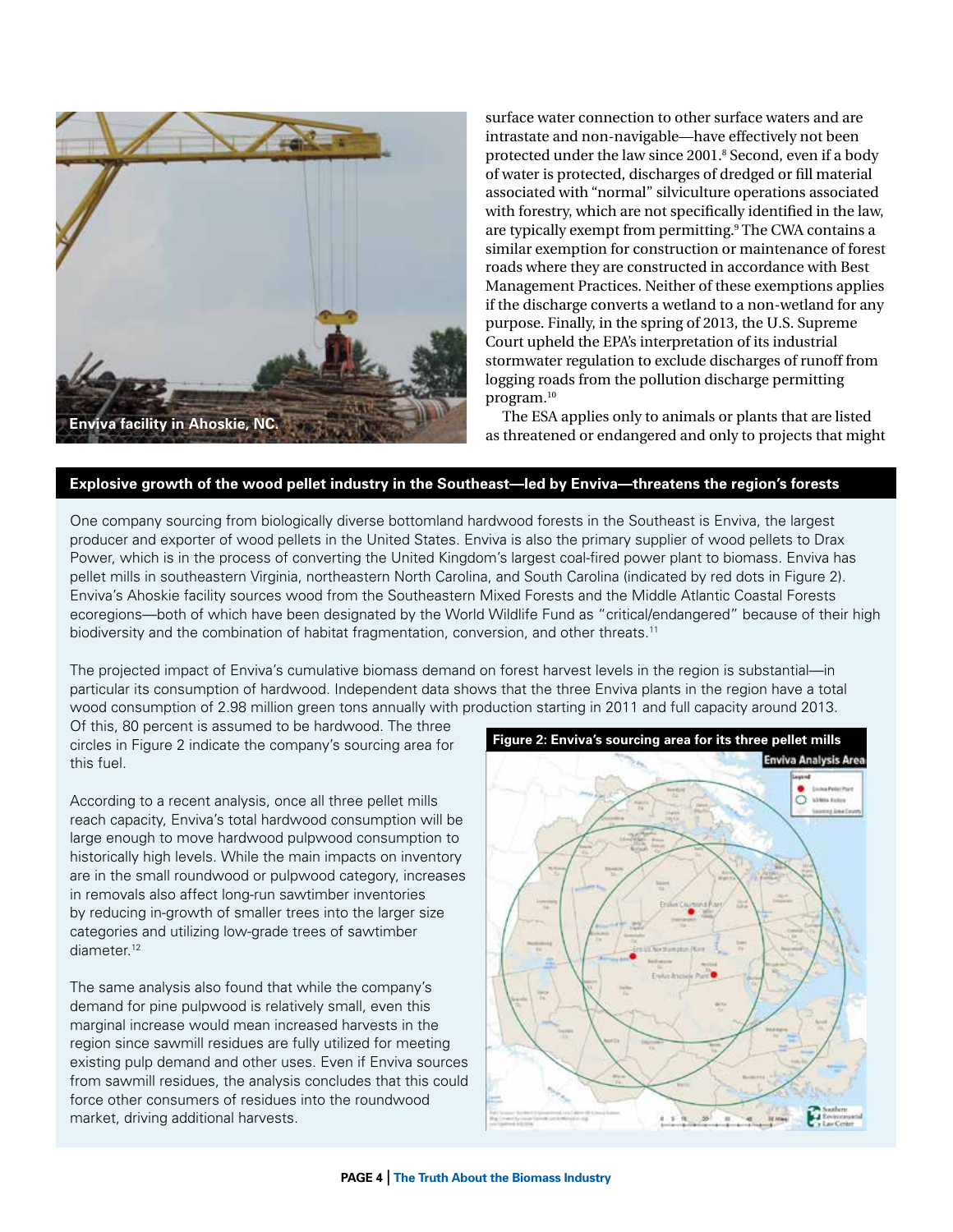harm these species. Some of the most important protections included in the statute only apply on federal lands or in instances where a federal permit (such as a wetland permit under the CWA) is required, obligating federal agencies to consult with Fish and Wildlife Service before taking any action that might harm a listed species. Permits or consultations that allow logging to go forward under the ESA are obtained only on a case by case basis and mitigation practices are tailored to the specific species in question. Thus, even where ESA is triggered, damaging practices such as logging of old growth forests may continue as long as they do not impact the particular species in question.

At the state level, where forestry laws and regulations do exist, they are limited in scope and effect. For example, Virginia's state law requires the retention of "seed trees"—a harvesting method in which a few scattered trees are left in the area to provide seed for a new forest stand<sup>13</sup>—for the purposes of regenerating forests and maintaining a minimum amount of habitat.14 This law pertains to areas with more than 25 percent pine and 10 acres or more (with an exemption if you replant). The law does not apply to land zoned for uses beyond forestry or agriculture.<sup>15</sup>

North Carolina has some regulations to protect water quality that require harvest buffers from streams and other waterways. Forestry is exempted under the state's Sedimentation Pollution Control Act if it complies with water quality guidelines, which include a required streamside management area where vegetation must be maintained to protect the stream from sediment. However, this in practice can be small and often abused.16

South Carolina is the only state among the five examined to require eligible landowners to submit an approved forest management plan to the South Carolina State Forester for lands under their control. Landowners must also maintain their lands in a "forest condition" for a period of ten years or until the commercial harvest of such lands, or remit the costsharing payment back to the state forest renewal fund.



## **Weak forestry certification systems dominate in the region**

Very few forest acres in the Southeast are certified by any sustainability regime. There is a disproportionate use of the least rigorous certification options, such as the Sustainable Forestry Initiative (SFI) and American Tree Farm System (ATFS). These systems allow the conversion of natural forests with high biodiversity and high carbon values to lowbiodiversity forests with low carbon storage value, industrial tree plantations, or development. Both also fail to ensure adequate protection for the habitats of endangered and threatened species, and for special, rare, or disappearing ecosystems.22

Of the region's certified forests, only a tiny fraction is certified with the Forest Stewardship Council (FSC), the strongest certification system. It is important to note, however, that even the FSC does not currently include specific requirements for protecting forest carbon storage capacity. Table 2 indicates the percentage of privately owned, FSC-certified forest acres across the five states.

| Table 2: Share of privately owned forest acres certified by the Forest Stewardship Council |                           |                                     |                                                           |  |  |  |  |  |
|--------------------------------------------------------------------------------------------|---------------------------|-------------------------------------|-----------------------------------------------------------|--|--|--|--|--|
| <b>State</b>                                                                               | <b>Total forest acres</b> | <b>Privately owned forest acres</b> | Percent of privately owned forest acres certified by FSC* |  |  |  |  |  |
| Virginia                                                                                   | 15.7 million              | 13.0 million $17$                   | 2% (264,009 acres)                                        |  |  |  |  |  |
| North Carolina                                                                             | 18.6 million              | $15.5$ million <sup>18</sup>        | $<$ 1% (47.389 acres)                                     |  |  |  |  |  |
| Mississippi                                                                                | 19.5 million              | $13.9$ million <sup>19</sup>        | 2% (280,349 acres)                                        |  |  |  |  |  |
| Louisiana                                                                                  | 14.0 million              | $12.7$ million <sup>20</sup>        | 5% (606.855 acres)                                        |  |  |  |  |  |
| South Carolina                                                                             | 13.1 million              | 11.5 million <sup>21</sup>          | $<$ 1% (80,875 acres)                                     |  |  |  |  |  |

\*Based on<https://us.fsc.org/preview.fsc-certified-acres-by-state.a-204.pdf>